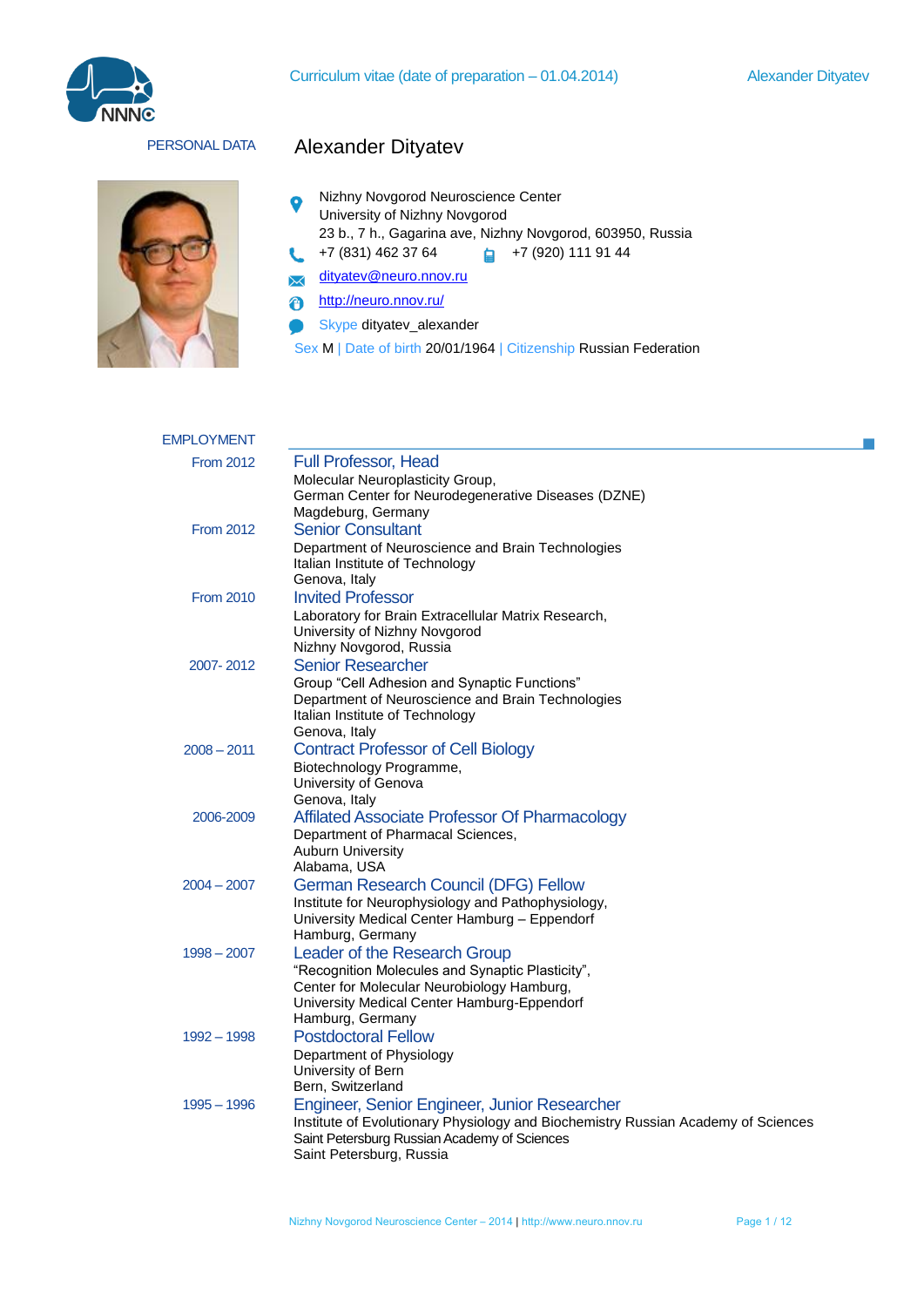Curriculum vitae (date of preparation – 01.04.2014) Alexander Dityatev



| <b>EDUCATION AND DEGREES</b>  |                                                                                                                                                       |
|-------------------------------|-------------------------------------------------------------------------------------------------------------------------------------------------------|
| $1985 - 1991$                 | <b>PhD</b> in Biology                                                                                                                                 |
|                               | Institute of Evolutionary Physiology and Biochemistry<br>Saint Petersburg Russian Academy of Sciences                                                 |
| 1998                          | Saint Petersburg, Russia<br><b>MD</b> in Mathematics                                                                                                  |
|                               | <b>Chair of Statistical Modeling</b>                                                                                                                  |
|                               | Faculty of Mathematics and Mechanics                                                                                                                  |
|                               | Leningrad State University                                                                                                                            |
|                               | Saint Petersburg, Russia                                                                                                                              |
|                               |                                                                                                                                                       |
| <b>ADDITIONAL INFORMATION</b> |                                                                                                                                                       |
| <b>Scientific interests</b>   | Synaptogenesis; synaptic plasticity; cell adhesion; brain; spinal cord; extracellular matrix; ltp; ltd;                                               |
|                               | recognition molecules; neurological disorders; psychiatric disorders; aging; excitatory synapse;<br>inhibitory synapse; hippocampus; perineuronal net |
| Language skills               | Russian (native), English (advanced)                                                                                                                  |
| <b>Professional skills</b>    | Electrophysiology, neuropharmacology, patch-clamp electrophysiology, neurobiology, extracellular                                                      |
|                               | matrix, cell adhesion molecules, synaptogenesis, synaptic plasticity, synaptic transmission,                                                          |
| <b>Scientometrics</b>         | physiology, all statistical tools<br>Google Scholar: http://scholar.google.ru/citations?user=YvirjI4AAAAJ&hl=ru&oi=en                                 |
|                               | Research Gate: http://www.researchgate.net/profile/Alexander_Dityatev/                                                                                |
|                               | ResearcherID: http://www.researcherid.com/rid/A-4034-2008                                                                                             |
|                               |                                                                                                                                                       |
| <b>HONORS AND AWARDS</b>      |                                                                                                                                                       |
| 2010 - 2014                   | Invited Leading Scientist (by Russian Ministry of Science and Education)                                                                              |
|                               |                                                                                                                                                       |
| $2004 - 2007$                 | German Research Council (DFG) Fellow                                                                                                                  |
|                               |                                                                                                                                                       |
|                               |                                                                                                                                                       |
| <b>PROFESSIONAL</b>           |                                                                                                                                                       |
| <b>MEMBERSHIP AND SERVICE</b> |                                                                                                                                                       |
|                               | Italian Society for Neuroscience                                                                                                                      |
|                               | German Society for Neuroscience                                                                                                                       |
|                               | <b>IBRO</b><br>Society for Neuroscience                                                                                                               |
|                               | International Society for Matrix Biology                                                                                                              |
|                               |                                                                                                                                                       |
| <b>Editorial board member</b> | Journal of Neurochemistry (from 2007)                                                                                                                 |
|                               | Frontiers in Behavioral Neuroscience (2007)                                                                                                           |
|                               | Frontiers in Neuroengineering (from 2008)<br>Modern Technologies in Medicine (from 2011)                                                              |
|                               |                                                                                                                                                       |
| Reviewer for the following    | <b>Advances in Medical Sciences</b>                                                                                                                   |
| journals and grants           | <b>BioTechniques</b>                                                                                                                                  |
|                               | <b>BMC Developmental Biology</b><br><b>Brain</b>                                                                                                      |
|                               | <b>Brain Research</b>                                                                                                                                 |
|                               | Cellular and Molecular Neurobiology                                                                                                                   |
|                               | European Journal of Neuroscience                                                                                                                      |
|                               | <b>Experimental Neurology</b>                                                                                                                         |
|                               | <b>FEBS</b> Letters                                                                                                                                   |
|                               | <b>Frontiers in Bioscience</b>                                                                                                                        |
|                               | Frontiers in Behavioral Neuroscience                                                                                                                  |
|                               | Frontiers in Neuroengineering<br>Hippocampus                                                                                                          |
|                               | Journal of Cellular Biochemistry                                                                                                                      |
|                               |                                                                                                                                                       |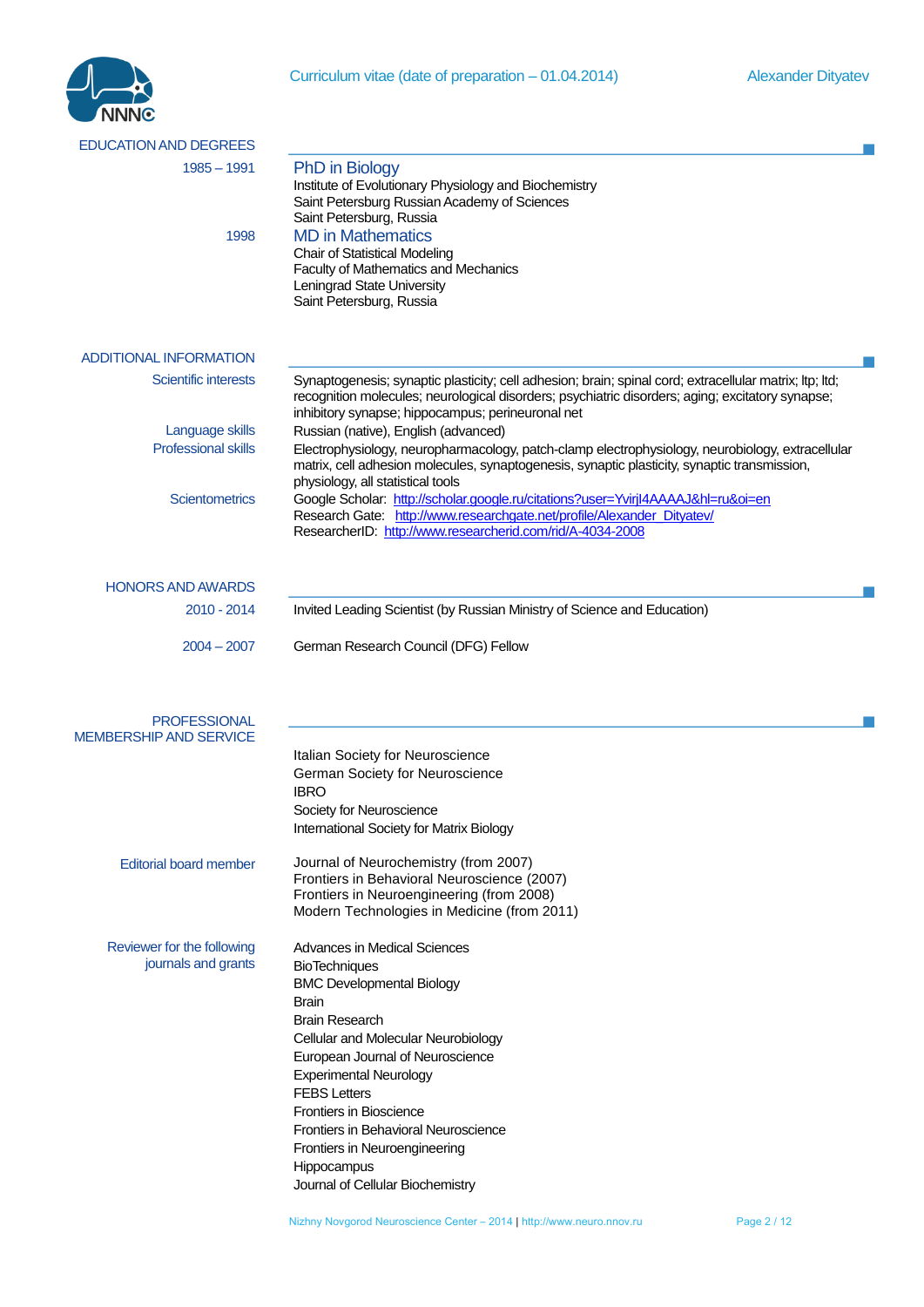**College** 



| Journal of Functional Biomatherials                          |
|--------------------------------------------------------------|
| Journal of Neurochemistry                                    |
| Journal of Neurophysiology                                   |
| Journal of Neuroscience Methods                              |
| Journal of Neuroscience                                      |
| Journal of Neuroscience Research                             |
| Learning and Memory                                          |
| <b>Life Sciences</b>                                         |
| <b>Neural Plasticity</b>                                     |
| Neurobiology of Disease                                      |
| Neurobiology of Learning and Memory                          |
| Neurochemical Research                                       |
| Neurochemistry International                                 |
| Neuropharmacology                                            |
| Neuropsychopharmacology                                      |
| Neuroscience                                                 |
| Neuroscience Letters                                         |
| Synaps                                                       |
| Alzheimer's Society                                          |
| The Estonian Science Foundation                              |
| Health Research Council of New Zealand                       |
| German Research Foundation (Deutsche Forschungsgemeinschaft) |
| Medical Research Councilof UK                                |
| Project Seed (Italian Institute of Technology)               |
| The Welcome Trust                                            |

Organization of international

| .טווטו ו טו וו ווט ו וטווטו |                                                                                                                                                                                                                           |
|-----------------------------|---------------------------------------------------------------------------------------------------------------------------------------------------------------------------------------------------------------------------|
| meetings                    |                                                                                                                                                                                                                           |
| 2012                        | Chair, Second Conference of COST Action BM1001 "Brain ECM in health and disease",<br>Barcelona, Spain (FENS Satellite event).                                                                                             |
| 2011                        | Co-Chair, International Conference "Neuroimaging and Neurodynamics", Nizhny Novgorod,<br>Russia                                                                                                                           |
| 2011                        | Chair, First Conference of COST Action BM1001 "Brain ECM in health and disease", Loano,<br>Italy.                                                                                                                         |
| 2011                        | Co-chair, Workshop "Development and homeostatic control of synaptic function", Fuessen,<br>Germany.                                                                                                                       |
| 2011                        | Chair, IBRO-COST Workshop "Remodelling of neural extracellular matrix", 8th IBRO World<br>Congress of Neuroscience, Florence, Italy.                                                                                      |
| 2011                        | Co-chair, 16th European Carbohydrate Symposium, Sorrento, Italy.                                                                                                                                                          |
| 2011                        | Co-Chair, Symposium "Neural cell adhesion molecule NCAM and its post-translational<br>modifications at the crossroad of signaling pathways and neural functions", German Society<br>for Neuroscience, Göttingen, Germany. |
| 2010                        | Programme Committee Member, International Meeting on Polysialic Acids, Potsdam,<br>Germany.                                                                                                                               |
| 2010                        | Chair, International Symposium on Brain Extracellular Matrix, Nizhny Novgorod, Russia.                                                                                                                                    |
| 2009                        | Co-Chair, Symposium "Extracellular matrix in neuronal plasticity and disease". Congress of<br>the Italian Society for Neuroscience. Milano, Italy.                                                                        |
| 2009                        | Organizing committee member - Workshop "Frontiers in Cellular Neuroimaging 2005"<br>RIKEN Brain Science Institute, Wako-shi, Saitama, Japan                                                                               |
| 2009                        | Organizer - Research Symposium "Tonic GABAA receptor mediated conductances: from receptor to<br>neuronal circuitry" - Joint International Meeting of The Physiological Society & FEPS<br>University of Bristol, UK        |
| 2007                        | Co-Chair, Symposium "Cell adhesion molecules in formation of native and heterologous synapses",<br>IBRO, Melbourne, Australia.                                                                                            |
| 2007                        | Co-Chair, Symposium "Small GTPases as key players for morphogenic signalling in neurons",<br>International Neuroscience Winter Conference, Soelden, Austria.                                                              |
| 2006                        | Co-Chair, Symposium "Extracellular matrix molecules in formation and plasticity of central synapses",<br>FENS Forum, Vienna, Austria.                                                                                     |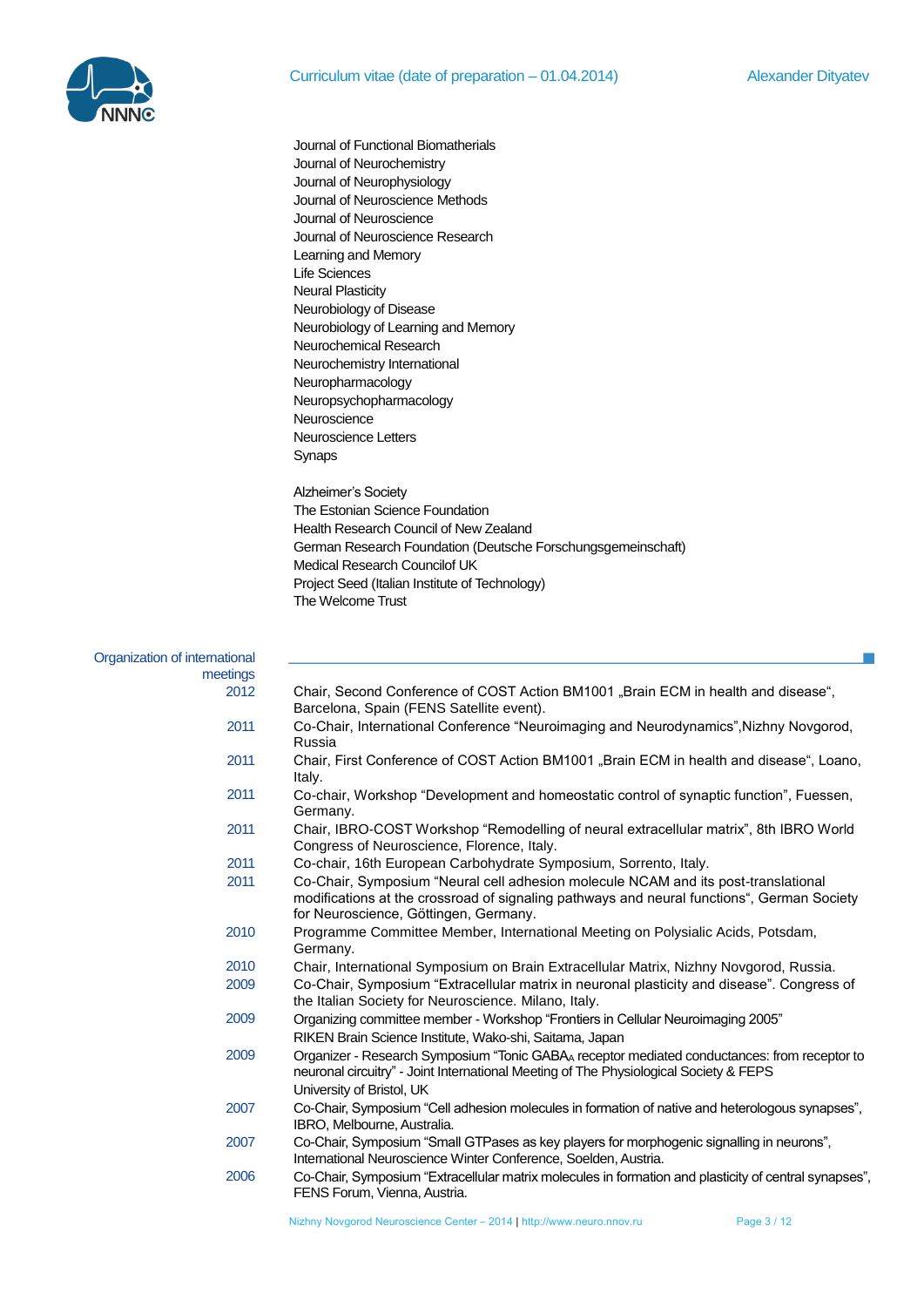

2005 Co-Chair, Symposium "Extracellular matrix in regeneration and synaptic plasticity", German Society for Neuroscience, Göttingen, Germany.

| <b>TEACHING</b>                 |                                                  |
|---------------------------------|--------------------------------------------------|
| Erasmus students                |                                                  |
| From 2003-2004                  | Adriana Stan                                     |
| From 2003-2004                  | Luminita Stoenica                                |
| From 2004-2005                  | <b>Tiberiu Stan</b>                              |
| <b>DAAD</b> fellows             |                                                  |
| From 1998-1999                  | Dr. Jianrong Tan                                 |
| From 2000-2002                  | Mu Sun                                           |
| From 2004-2005                  | Luminita Stoenica                                |
| IIT summer fellowship students: |                                                  |
| 2009                            | Alexander Wirth                                  |
| 2009                            | <b>Emanuel Costa</b>                             |
| <b>Tempus students</b>          |                                                  |
| 2010                            | Tatiana Kuznetsoy                                |
| 2011                            | Svetlana Korotche                                |
|                                 |                                                  |
|                                 |                                                  |
| <b>GRANTS AND</b>               |                                                  |
| <b>FINANCIAL SUPPORT</b>        |                                                  |
| 1994-1996                       | H.P. Clamann, A                                  |
|                                 | European Coope                                   |
|                                 | analysis of identi                               |
| 2001-2003                       | A. Dityatev (PI). <sup>[</sup><br>synaptogenesis |
|                                 | system of mice"                                  |
| 2002-2005                       | M. Schachner, A                                  |
|                                 | and Recognition                                  |
|                                 | Qunantic Diactici:                               |

| Adriana Stan      |
|-------------------|
| Luminita Stoenica |
| Tiberiu Stan      |

ianrong Tang nita Stoenica

na Kuznetsova ana Korotchenko

| <b>GRANTS AND</b> |                                                                                                                                                                                                                                                                                                                                                                                                                                          |
|-------------------|------------------------------------------------------------------------------------------------------------------------------------------------------------------------------------------------------------------------------------------------------------------------------------------------------------------------------------------------------------------------------------------------------------------------------------------|
| CIAL SUPPORT      |                                                                                                                                                                                                                                                                                                                                                                                                                                          |
| 1994-1996         | H.P. Clamann, A. Dityatev (CoPI), M. Antal. European Neuroscience Program in support of<br>European Cooperation (Grant Nr. 192), "A correlative morphological and electrophysiological<br>analysis of identified synaptic connections in the frog spinal cord".                                                                                                                                                                          |
| 2001-2003         | A. Dityatev (PI).Deutsche Forschungsgemeinschaft. Di 702/1-1."Mechanisms of<br>synaptogenesis mediated by the neural cell adhesion molecule NCAM in the central nervous<br>system of mice"                                                                                                                                                                                                                                               |
| 2002-2005         | M. Schachner, A. Dityatev (CoPI).Research grant from Philip Morris Incorporated. "Nicotine<br>and Recognition Molecules: Interplay during Hippocampal Development, Regeneration and<br><b>Synaptic Plasticity"</b>                                                                                                                                                                                                                       |
| 2004-2006         | G. Bruckner, A. Dityatev (CoPI), M. Schachner. SCHA 185/29-3 and 185/29-4. Deutsche<br>Forschungsgemeinschaft. "The extracellular matrixof perineuronal nets: Dynamics of<br>molecular organization and functional analysis".                                                                                                                                                                                                            |
| 2004-2006         | A. Dityatev (PI).Di 702/4-1 and -2. Deutsche Forschungsgemeinschaft. "Mechanisms of<br>synaptic plasticity mediated by extracellular matrix glycoproteins of the tenascin family".                                                                                                                                                                                                                                                       |
| 2006-2007         | G. Bruckner, A. Dityatev (CoPI) M. Schachner. Deutsche Forschungsgemeinschaft. "The<br>extracellular matrix of perineuronal nets: Dynamics of molecular organization and functional<br>analysis". SCHA 185/29-5.                                                                                                                                                                                                                         |
| 2006-2007         | A. Dityatev (PI). Deutsche Forschungsgemeinschaft. "Mechanisms of synaptic plasticity<br>mediated by extracellular matrix glycoproteins of the tenascin family". 702/4-3.                                                                                                                                                                                                                                                                |
| 2006-2009         | C. Hübner, A. Dityatev(CoPI).Deutsche Forschungsgemeinschaft. "Functional analysis of<br>neuronal anion exchangers using transgenic mouse models"                                                                                                                                                                                                                                                                                        |
| 2009-.2012        | A. Dityatev(PI).Compagnia di San Paolo, Neuroscience Grant "Fat times for neuronal<br>plasticity: Mechanisms and significance of extracellular signal-regulated protein<br>palmitoylation"                                                                                                                                                                                                                                               |
| 2010-2013         | A.Dityatev (Local Coordinator).Tempus Project"Postgraduate Training Network in<br>Biotechnology of Neurosciences (BioN)"                                                                                                                                                                                                                                                                                                                 |
| 2010-2014         | A. Dityatev (Coordinator). COST Action 1001 "Brain extracellular matrix in health and disease<br>(ECMNet).                                                                                                                                                                                                                                                                                                                               |
| 2011-2014         | H. Ehrenreich, J. Kuznicki, J. Nacher, E. Bock, G. Spalletta, A. Dityatev (CoPI), H. Hildebrandt,<br>R. Gerardy-Schahn. European Research Projects on Mental Disorders (NEURON-Net).<br>Novel strategies for the treatment of schizophrenia based on genetic variation of the neural<br>cell adhesion molecule NCAM and enzymes involved in its posttranslational modifications<br>(NeuConnect).                                         |
| 2010-2012         | A. Dityatev(PI). Russian Ministry of Education and Science. The brain extracellular matrix as a<br>determinant of intercellular communication and a target for therapeutic interventions.                                                                                                                                                                                                                                                |
| 2011-2014         | C. Sala, A. Dityatev (CoPI), V. Broccoli, M. Giustetto. TELETHON. Identification of neuronal<br>alterations underlying 22q13 deletion syndrome and their rescue by genetic/pharmacological<br>therapies in animal models and patients' derived iPS cells.<br>V. Broccoli, A. Dityatev (CoPI), R. Gainetdinov. The Michael J. Fox Foundation for<br>Parkinson's Research. Assessing the therapeutic potential of iDA neuronal cells in an |
|                   |                                                                                                                                                                                                                                                                                                                                                                                                                                          |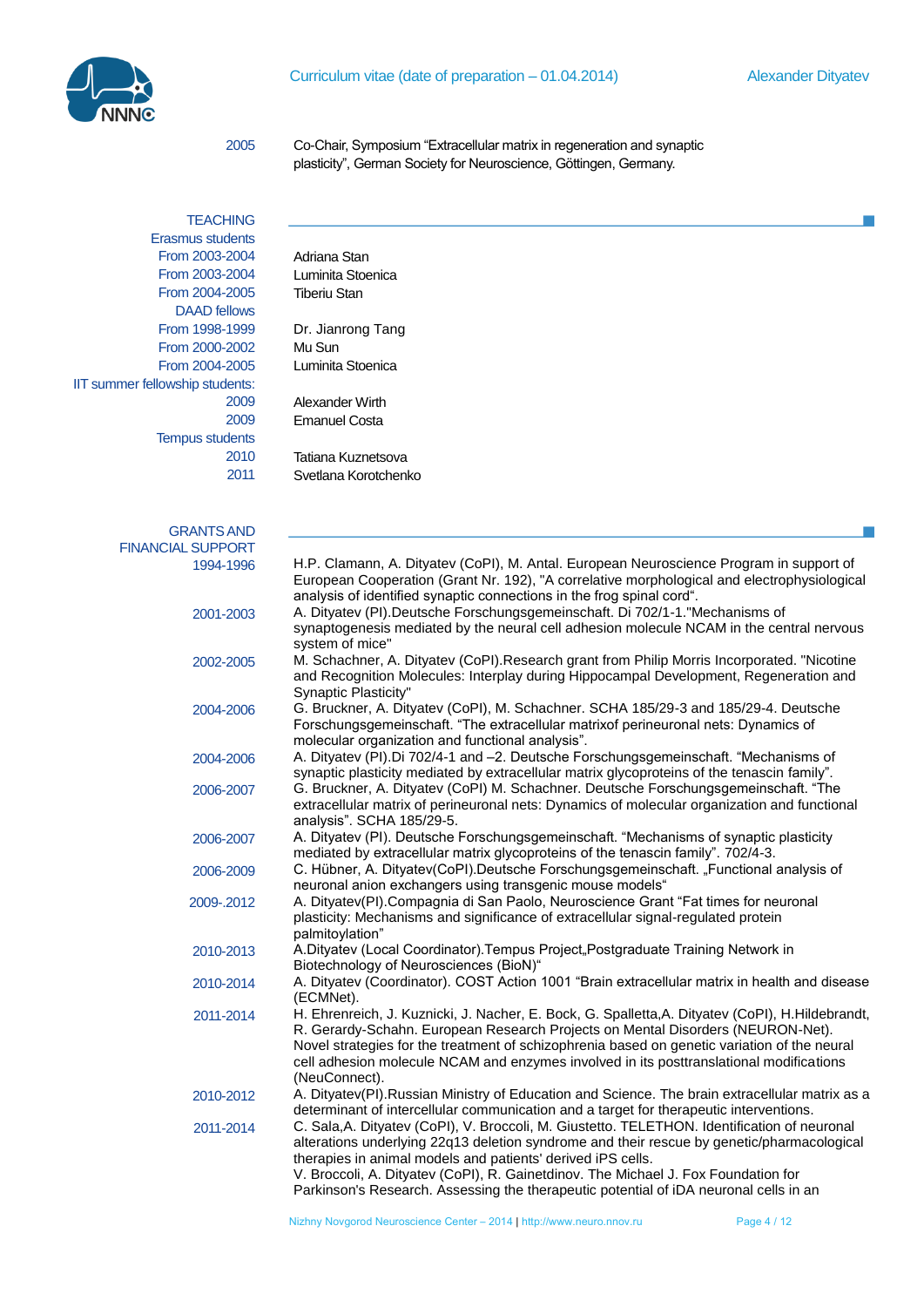

autologous transplantation strategy.

#### SELECTED PEER-REVIEWED **PUBLICATIONS**

- **1.** Dityatev A., Dityateva G., and Schachner M. (2000) Synaptic strength as a function of post-versus presynaptic expression of the neural cell adhesion molecule NCAM. **Neuron** 26: 207-217.
- **2.** Dityatev A., Dityateva G., Sytnyk V., Delling M., Toni N., Nikonenko I., Muller D., and Schachner M. (2004) Polysialylated neural cell adhesion molecule PSA-NCAM promotes formation and remodeling of hippocampal synapses. **J. Neurosci**.24: 9372-9382.
- **3.** Senkov O., Sun M., Weinhold B., Gerardy-Schahn R., Schachner M., and Dityatev A. (2006) Polysialylated NCAM is involved in induction of long-term potentiation and memory acquisition and consolidation in a fear conditioning paradigm. **J. Neurosci**.26:10888-10898.
- 4. Bukalo O., Schachner M. and Dityatev A.(2007) Hippocampal metaplasticity induced by deficiency in the extracellular matrix glycoprotein tenascin-R. **J. Neurosci**.27: 6019-6028.
- **5.** Ponimaskin E., Dityateva G., Ruonala M.O., Fukata M.,Fukata Y., Kobe F., Wouters F.S., Delling M., Bredt D.S., Schachner M., Dityatev A. (2008) Fibroblast growth factor-regulated palmitoylation of NCAM determines neuronal morphogenesis. **J. Neurosci**.28:8897-8907. Highlight: This week in the Journal: FGF2 Causes NCAM Palmitoylation, J. Neurosci.28:i
- 6. Kochlamazashvili G., Senkov O., Grebenyuk S., Sims C., Xiao M., Stummeyer K., Gerardy-Schahn R., Engel A.K., Feig L., Semyanov A., Suppiramaniam V., Schachner M., Dityatev A. (2010) NCAM-associated polysialic acid regulates synaptic plasticity and learning by restraining the signaling through GluN2B-containing NMDA receptors. **J. Neurosci** 30:4171-4183.Highlight: Senkov O. The dark matter of the brain: schizophrenia. V mire nauki (a Russian version of Scientific American), May 2010, P 46-55.
- 7. Kochlamazashvili G., Bukalo O., Henneberger C., Dvoretskova E., Senkov O., Lievens P.M.-J., Westenbroek R., Engel A.K., Catterall W.A., Rusakov D.A., Schachner M., Dityatev A. (2010) The extracellular matrix molecule hyaluronic acid regulates hippocampal synaptic plasticity by modulating postsynaptic L-type Ca2+channels. **Neuron** 67:116-128. Hightlights: on the coverof Neuron issue of July 15, 2010. 15 press releases in Italy and 1 in Germany.
- **8.** Dityatev A., Schachner M., and Sonderegger P. (2010) The dual role of the extracellular matrix in synaptic plasticity and homeostasis. **Nat. Rev. Neurosci**.11:735-746.Hightlights: 7 press releases in Italy.
- 9. Caiazzo M., Dell'Anno M.T., Dvoretskova E., Lazarevic D., Taverna S., Leo D., Sotnikova T.D., Menegon A., Roncaglia P., Colciago G., Russo G., Carninci P., Pezzoli G., Gainetdinov R.R., Gustincich S., Dityatev A\*., Broccoli V\*. (2011) Direct generation of functional dopaminergic neurons from mouse and human fibroblasts. **Nature** 476:224-227. \*Cosenior authors. Hightlights: >30 press releases worldwide.
- **10.** Kochlamazashvili G., Bukalo O., Senkov O., Salmen B., Gerardy-Schahn R., Engel A.K., Schachner M., and Dityatev A.(2012) Restoration of synaptic plasticity and learning in young and adult NCAM deficient mice by enhancing neurotransmission mediated by the NR2A-containing NMDA receptors. **J. Neurosci**. 32:2263–2275. Highlight: on the cover of February 15, 2012 issue of J. Neurosci.

| <b>FULL LIST OF PUBLICATIONS</b> |  |
|----------------------------------|--|
| Research papers in refereed      |  |
| journals                         |  |
|                                  |  |

1. Bart A.G., **Ditiatev A.E.**, and Kozhanov V.M. (1988) Quantal analysis of the postsynaptic potentials at the interneuronal synapses: Recovery of a signal from the noise. Neurophysiology 20: 479-487.

2. Bart A.G., **Ditiatev A.E.**, and Kozhanov V.M. (1988) Analysis of the transmission at the interneuronal synapses by the convolution of binomial distributions. Neurophysiology 20: 487-494.

3. Chebotareva M.A., and **Ditiatev A.E.** (1988) Brain cholesterol at representatives of various classes of vertebrates. Zh. Evol. Biokhim. Fiziol. 24: 426-431.

4. Bart A.G., **Ditiatev A.E.**, and Kozhanov V.M. (1989) Analysis of signal transmission at the interneuronal synapses on the basis of reflections principle. Doklady Akademii Nauk SSSR (Physiology) 306: 1503-1507.

5. **Ditiatev A.E.** (1989) Analysis of the functional heterogeneity of the sensory-motor synapse. Neurophysiology 21: 780-788.

6. Meyer M.N., and **Dityatev A.E.** (1989) Linear discriminant analysis used to diagnose sibling species of a common vole (*Rodentia, Microtus*). Zoologicheskii J. 68: 119-129.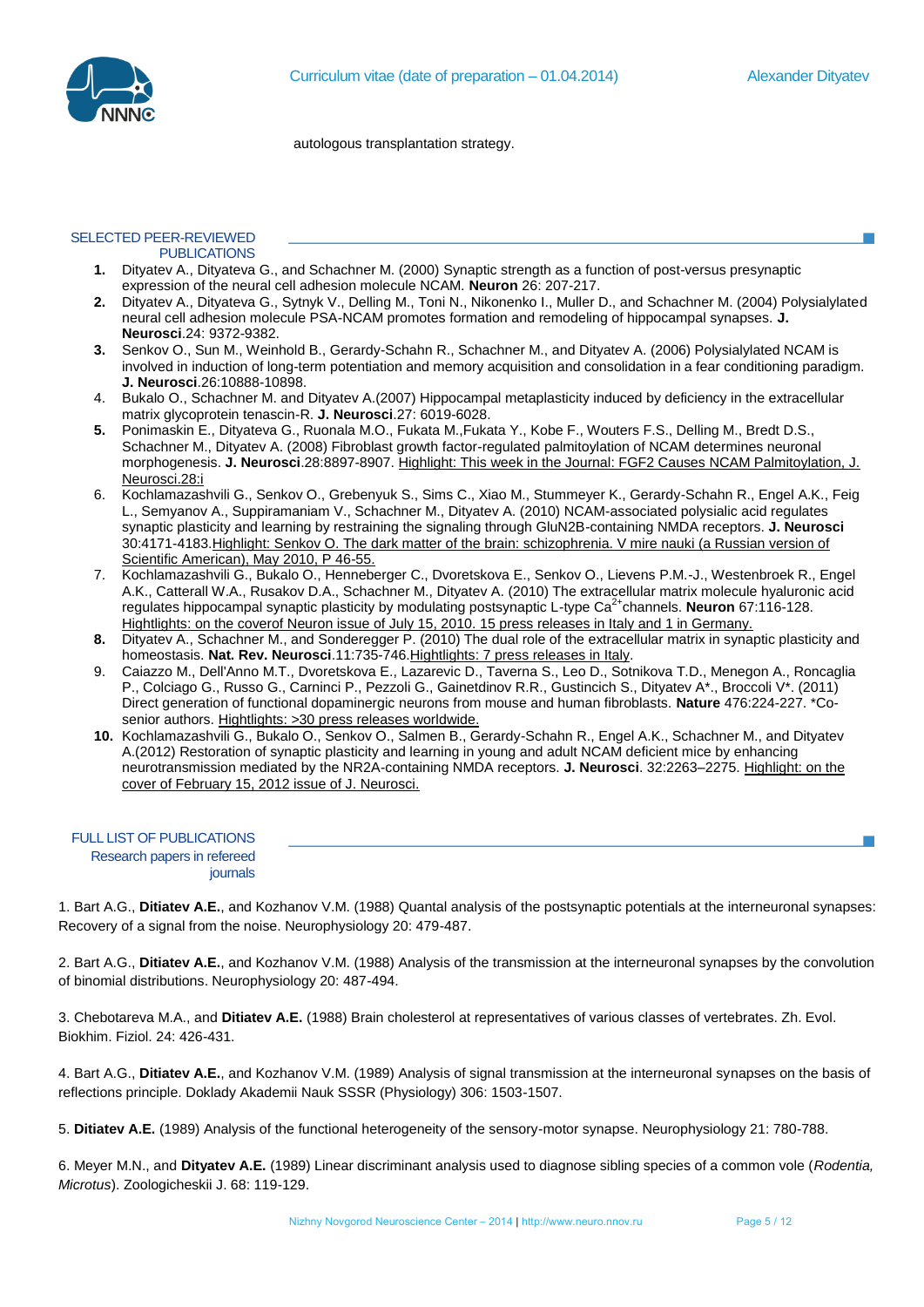

7. Berman A.L., **Dityatev A.E.**, and Frishman D.I. (1990) Physico-chemical properties of signal receptor domains as the basis for sequence comparison. Comp. Biochem. Physiol. 98B: 445-449.

8. Kharchenko E.P., and **Ditiatev A.E.** (1991) Prediction of antigenic peptide sequences recognized by the major histocompabibility complex. Doklady Akademii Nauk SSSR (Immunology) 308: 1013-1016.

9. **Dityatev A.E.**, Kozhanov V.M., and Gaponovich S.O. (1992) Modeling of the quantal release at interneuronal synapses: Analysis of permissible values of model moments. J. Neurosci. Meth. 43: 201-214.

10. **Ditiatev A.E.**, Batueva I.V., and Kozhanov V.M. (1992) Directions of postsynaptic potential amplitude stabilization at interneuronal synapses of verebrates. Zh. Evol. Biokhim. Fiziol. 28: 232-239.

11. Pinchuk N.M., Grishman Z.M., **Ditiatev A.E.**, Evdokimov I.I., Levchenko V.F., and Menshutkin B.B. (1992) Analysis, simulation and prediction of ecological situation in the Neva bay and eastern part of the gulf of Finland. Physiol. Cheloveka 18: 131-135.

12. Radchenko I.V., **Dityatev A.E.**, Batrak G.N., and Luik A.I. (1993) Ligand-receptor interactions. Multidimensional mathematical analysis. Ukrainian Biochem. J. 65: 11-24.

13. **Dityatev A.E.**, and Clamann H.P. (1993) Limits of quantal analysis reliability: unimodal constraints and setting of confidence intervals for quantal size. J. Neurosci. Meth. 50: 67-82.

14. **Dityatev A.E.**, Kozhanov V.M., Gapanovich S.O., and Clamann H.P. (1994) Quantal analysis based on spectral methods. Pflugers Arch. 429: 22-26.

15. **Dityatev A.E.**, Chmykhova N.M., Studer L., Karamian O.A., Kozhanov V.M., and Clamann H.P. (1995) Comparison of the topology and growth rules of motoneuronal dendrites. J. Comp. Neurol. 363: 503-516.

16. **Dityatev A.E.**, and Clamann H.P. (1996) Reliability of spike propagation in arborisations of dorsal root fibers studied by analysis of postsynaptic potentials mediated by electrotonic coupling in the frog spinal cord. J. Neurophysiol. 76: 3451-3459.

17. Vogt K., Streit J., **Dityatev A.E.**, and Lüscher H.-R. (1997) Synaptic plasticity in dissociated hippocampal cultures: pre- and postsynaptic contributions. J. Eur. Neurosci. 9: 1078-1082.

18. Van Pelt J., **Dityatev A.E.**, and Uylings H.B.M. (1997) Natural variability in the number of dendritic segments: model-based inferences about branching during neurite outgrowth. J. Comp. Neurol. 387: 325-340.

19. Larkum M.E., Launey T., **Dityatev A.**, and H.-R.Lüscher (1998) Integration of excitatory postsynaptic potentials in dendrites of motoneurons of rat spinal cord slice cultures. J. Neurophysiol. 80: 924-935.

20. Thiel G., and **Dityatev A.E.** (1998) Transient activity of excitatory Cl- channels in *Chara*: evidence for quantal release of a gating factor. J. Membrane Biol. 163: 183-191.

21. **Dityatev A.E.**, and Clamann H.P. (1998) Synaptic differentiation of single descending fibers studied by triple intracellular recording in the frog spinal cord. J. Neurophysiol. 79: 763-768.

22. Saghatelyan A.K., Gorissen S., Albert M., Hertlein B., Schachner M., and **Dityatev A.** (2000) The extracellular matrix molecule tenascin-R and its HNK-1 carbohydrate modulate perisomatic inhibition and long-term potentiation in the CA1 region of the hippocampus. Eur. J. Neurosci. 12: 3331-3342.

23. Eckhardt M., Bukalo O., Chazal G., Wang L., Goridis C., Schachner M., Gerardy-Schahn R., Cremer H., and **Dityatev A.**  (2000) Mice deficient in the polysialyltransferase ST8SiaIV allow discrimination of the roles of neural cell adhesion molecule protein and polysialic acid in neural development and synaptic plasticity. J. Neurosci. 20: 5234-5244.

24. **Dityatev A.**, Dityateva G., and Schachner M. (2000) Synaptic strength as a function of post- versus presynaptic expression of the neural cell adhesion molecule NCAM. Neuron 26: 207-217.

25. Tang J., Wotjak C., Wagner S., Williams G., Schachner M., and **Dityatev A.** (2001) Potentiated auditory-evoked potentials and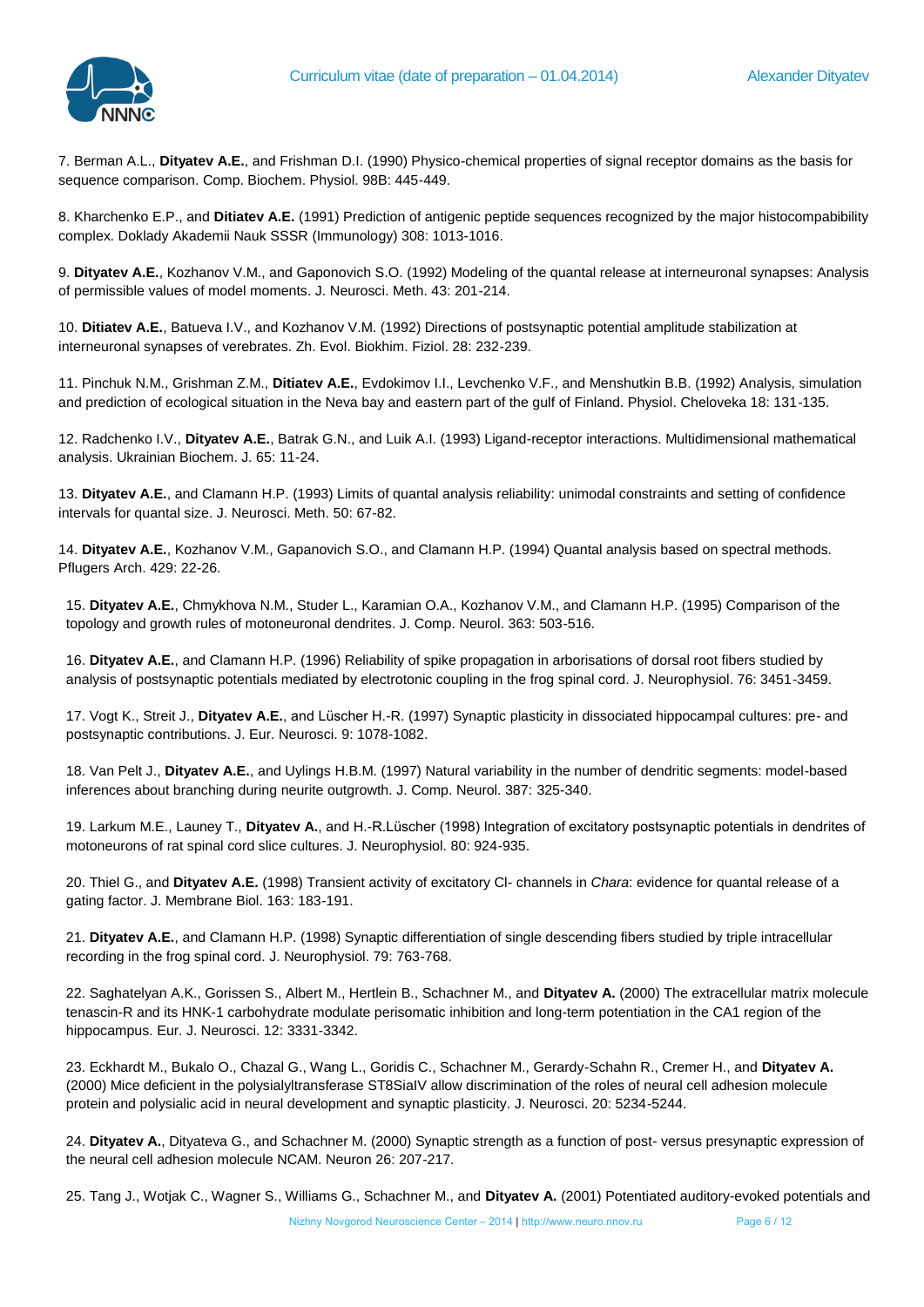

freezing behavior show differences in extinction after fear conditioning in mice. Brain Research 919: 232-241.

26. Bukalo O., Schachner M., and **Dityatev A.** (2001) Modification of extracellular matrix by enzymatic removal of chondroitin sulfate and by lack of tenascin-R differentially affects several forms of synaptic plasticity in the hippocampus. Neuroscience 104: 359-369.

27. Sytnyk V.N., **Dityatev A.E.**, and Korogod S.M. (2001a) Distribution of cell adhesion molecules (CAMs) along the branching neurite surface: model inherited effects of the branch diameter and mode of CAM transport. Neurophysiology 33: 15-19.

28. Sytnyk V. N., Korogod S. M., and **Dityatev A.E.** (2001b) Diffusion and active transport of NCAM within the neuronal plasma membrane. Neurophysiology 33: 140-147.

29. Saghatelyan A.K., **Dityatev A.**, Schmidt S., Schuster T., Bartsch U., and Schachner M. (2001) Reduced perisomatic inhibition, increased excitatory transmission and impaired long-term potentiation in mice deficient for the extracellular matrix glycoprotein tenascin-R. Mol. Cell. Neurosci. 17: 226-240.

30. **Dityatev A.E.**, Birinyi A., Puskár Z., Antal M., and Clamann H.P. (2001a) Monosynaptically connected long propriospinal axon - motoneuron pairs in the lumbar spinal cord of frogs. A correlative physiological and morphological study. Neuroscience 106: 405  $-417.$ 

31. **Dityatev A.E.**, Chmykhova N.M., Dityateva G.V., Babalian A.L., Kleinle J., and Clamann H.P. (2001b) Structural and physiological properties of synapses formed by individual reticulospinal fibers on lumbar motoneurons of the frog. J. Comp. Neurol. 430: 433-447.

32. Sytnyk V., Leshchyns'ka I., Delling M., Dityateva G., **Dityatev A.**, and Schachner M. (2002) NCAM promotes accumulation of trans-Golgi network organelles at sites of neuron-to-neuron contacts. J. Cell Biol. 159: 649-661. Highlights: Dole A.W. (2002) Selecting synapse start sites. J. Cell. Biol. 159: 537; Smallridge R. (2003) Making new synapses. Nat. Rev. Mol. Cell. Biol. 4: 6-7.

33. Strekalova T., Sun M., Sibbe M., Evers M., **Dityatev A.**, Gass P., and Schachner M. (2002) Fibronectin domains of extracellular matrix molecule tenascin-C modulate hippocampal learning and synaptic plasticity. Mol. Cell. Neurosci. 21: 173-187.

34. Delling M., Wischmeyer E., **Dityatev A.**, Veh R., Karschin A., and Schachner M. (2002) The neural cell adhesion molecule NCAM regulates cell surface delivery of G protein-activated inwardly rectifying potassium channels via lipid rafts. J. Neurosci. 22: 7154-7164. Highlight: Wood H. (2002) A raft of possibilities. Nat. Rev. Neurosci. 3: 762-763.

35. Evers M.R., Salmen B., Bukalo O., Rollenhagen A., Bösl M.R., Morellini F., Bartsch U., **Dityatev A.**, and Schachner M. (2002) Impairment of L-type Ca2+ channel-dependent forms of hippocampal synaptic plasticity in mice deficient in the extracellular matrix glycoprotein tenascin-C. J. Neurosci. 22: 7177-7194.

36. Niethammer P., Delling M., Sytnyk V., **Dityatev A.**, Fukami K., and Schachner M. (2002) Co-signaling via lipid raft associated kinases and the FGF receptor is required for NCAM-mediated neuritogenesis. J. Cell Biol. 157: 521-532.

37. Tang J., Wagner S., Schachner M., **Dityatev A.**, and Wotjak C.T. (2003) Potentiation of amygdaloid and hippocampal auditory evoked potentials in a discriminatory fear-conditioning task as a function of tone pattern and context. Eur. J. Neurosci. 18: 639- 650.

38. Saghatelyan A.K., Snapyan M., Gorissen S., Meigel I., Mosbacher J., Kaupmann K., Bettler B., Kornilov A.V., Nifantiev N.E., Sakanyan V., Schachner M., and **Dityatev A.** (2003) Recognition molecule-associated carbohydrate inhibits postsynaptic GABAB receptors: A mechanism for homeostatic regulation of GABA release in perisomatic synapses. Mol. Cell. Neurosci. 24: 271-282.

39. Dityateva G., Hammond M., Thiel C., Ruonala M.O., Delling M., Siebenkotten G., Nix M., and **Dityatev A.** (2003) Rapid and efficient electroporation-based gene transfer into primary dissociated neurons. J. Neurosci. Methods 130: 65-73. Highlight: K. Brandau (2004) Auch Neuronen lassen sich transfezieren. Laborjournal 1-2/2004: 37.

40. Law J. W. S., Lee A. Y. W., Mu S., Nikonenko A. G., Chung S. K., **Dityatev A.**, Schachner M., and Morellini F. (2003) Decreased anxiety, altered place learning and increased CA1 basal excitatory synaptic transmission in mice with conditional ablation of the neural cell adhesion molecule L1. J. Neurosci. 23: 10419-10432.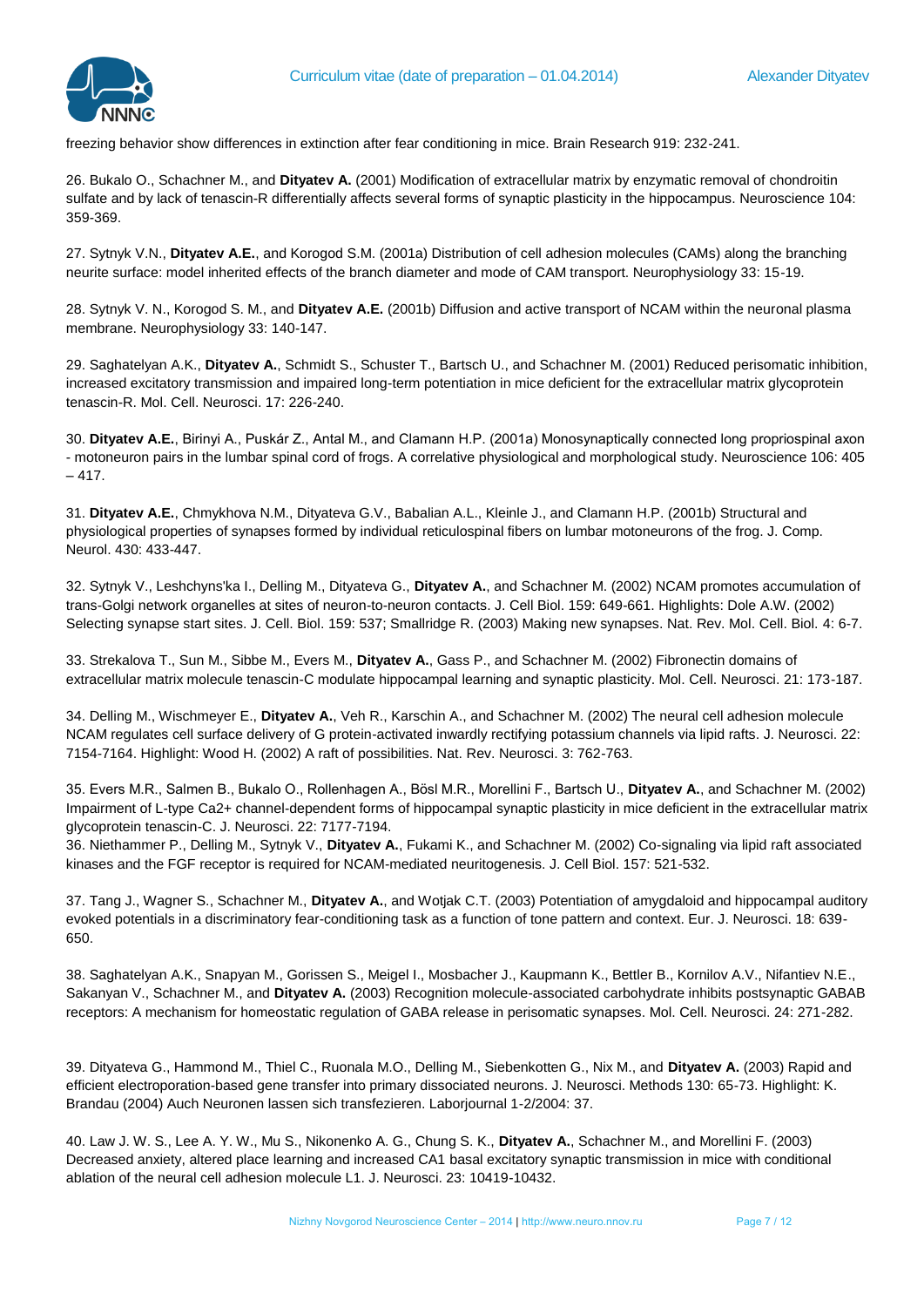

41. Fux C.M., Krug M., **Dityatev A.**, Schuster T., and Schachner M. (2003) NCAM180 and glutamate receptor subunits in potentiated spine synapses: an immunogold electron microscopic study. Mol. Cell. Neurosci. 24: 931-942.

42. Bukalo O., Fentrop N., Lee A., Salmen B., Law J.W.S., Wotjak C.T., Schweizer M., **Dityatev A.**, and Schachner M. (2004) Conditional ablation of the neural cell adhesion molecule NCAM reduces precision of spatial learning, long-term potentiation and depression in the CA1 subfield of mouse hippocampus. J. Neurosci. 24: 1565-1577.

43. Brenneke F., Bukalo O., **Dityatev A.**, and Lie A.A. (2004) Mice deficient for the extracellular matrix glycoprotein tenascin-R show physiological and structural hallmarks of increased hippocampal excitability, but no increased susceptibility to seizures in the pilocarpine model of epilepsy. Neuroscience 124: 841-855.

44. Saghatelyan A.K., Nikonenko A., Sun M., Rolf B., Dityateva G., Putthoff P., Bartsch U., Kutsche M., **Dityatev A.**, and Schachner M. (2004) Reduced GABAergic transmission and number of hippocampal perisomatic inhibitory synapses in juvenile mice deficient in the neural cell adhesion molecule L1. Mol. Cell. Neurosci. 26: 191-203.

45. Angata K., Long J.M., Bukalo O., Lee W., **Dityatev A.**, Wynshaw-Boris A., Schachner M., Fukuda M., and Marth J.D. (2004) Sialyltransferase ST8Sia-II assembles a distinct repertoire of polysialic acid that alters hippocampal axonal targeting and promotes fear behavior. J. Biol. Chem. 279: 32603-32613.

46. Vaithianathan T., Matthias K., Mu S., Bahr B., Schachner M., Suppiramaniam V., **Dityatev A.**, and Steinhäuser C. (2004) Neural cell adhesion molecule associated polysialic acid potentiates AMPA receptor-mediated currents. J. Biol. Chem. 279: 47975-47984.

47. **Dityatev A.**, Dityateva G., Sytnyk V., Delling M., Toni N., Nikonenko I., Muller D., and Schachner M. (2004) Polysialylated neural cell adhesion molecule PSA-NCAM promotes formation and remodeling of hippocampal synapses. J. Neurosci. 24: 9372- 9382.

48. Vaithianathan T., Manivannan K., Kleene K., Dey M., **Dityatev A.**, and Suppiramaniam V. (2005) Single channel recordings from mossy fiber synaptosomal AMPA receptors. Cell. Biochem. Biophys. 42: 75-85.

49. Richard I., Ader M., Sytnyk V., **Dityatev A.**, Richard G., Schachner M., and Bartsch U. (2005) Efficient transfection of neural stem cells by electroporation. Mol. Brain Res. 138:182-190.

50. Kvanchnina E., Liu G., **Dityatev A.**, Renner U., Dumuis A., Richter D.W., Dityateva G., Schachner M., Voyno-Yasenetskaya T.A. and Ponimaskin E.G. (2005) 5-Hydroxytryptamine(7) receptor is coupled to G $\Box$  subunits of heterotrimeric G12 protein to regulate gene transcription and neuronal morphology. J. Neurosci. 25: 7821-7830.

51. Nikonenko A.G., Sun M., Lepsveridze M., Apostolova I., Petrova I., Irintchev A., **Dityatev A.**, and Schachner M. (2006) Enhanced perisomatic inhibition and impaired long-term potentiation in the CA1 region of juvenile CHL1 deficient mice. Eur. J. Neurosci. 23: 1839-1852.

52. Stoenica L., Senkov O., Weinhold B., Gerardy-Schahn R., Schachner M., and **Dityatev A.** (2006) *In vivo* synaptic plasticity in the dentate gyrus of mice deficient in the neural cell adhesion molecule NCAM or its polysialic acid. Eur. J. Neurosci. 23: 2255- 2264.

53. Senkov O., Sun M., Weinhold B., Gerardy-Schahn R., Schachner M., and **Dityatev A.** (2006) Polysialylated NCAM is involved in induction of long-term potentiation and memory acquisition and consolidation in a fear conditioning paradigm. J. Neurosci. 26:10888-10898.

54. Hammond M.S.L., Sims C., Parameshwaran K., Suppiramaniam V., Schachner M., and **Dityatev A.** (2006) NCAM associated polysialic acid inhibits NR2B-containing NMDA receptors and prevents glutamate-induced cell death. J. Biol. Chem. 281: 34859- 34869. Highlight: von Elstermann M. Neuronal activity: Polysialic acid as a modulator of neurotransmission. Nature, Functional Glycomics Gateway, Nov. 2006.

55. Morellini F., Lepsveridze E., Kähler B., **Dityatev A.**, and Schachner M. (2007) Reduced reactivity to novelty, impaired social behavior, and enhanced basal synaptic excitatory activity in perforant path projections to the dentate gyrus in young adult mice deficient in the neural cell adhesion molecule CHL1. Mol. Cell. Neurosci. 34:121-36.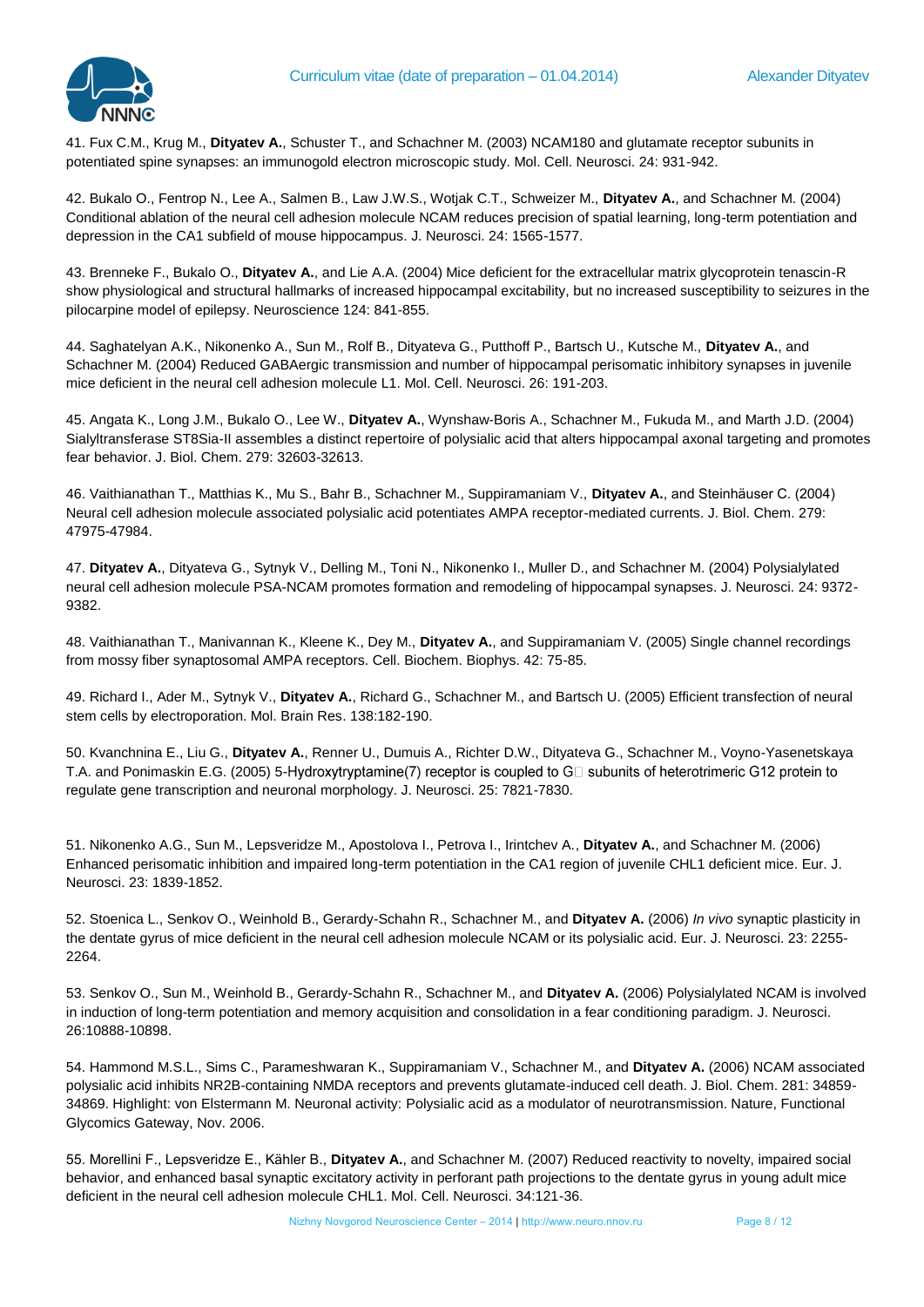

56. **Dityatev A.**, Brückner G., Dityateva G., Grosche J., Kleene R., and Schachner M. (2007) Activity-dependent formation and functions of chondroitin sulfate-rich extracellular matrix of perineuronal nets. Dev. Neurobiol. 67:570-588.

57. Bukalo O., Schachner M. and **Dityatev A.** (2007) Hippocampal metaplasticity induced by deficiency in the extracellular matrix glycoprotein tenascin-R. J. Neurosci. 27:6019-6028.

58. Wijayawardhane N., Shonesy B.C., Vaglenova J., Vaithianathan T., Carpenter M., Breese C.R., **Dityatev A.**, and Suppiramaniam, V. (2007) Postnatal aniracetam treatment improves prenatal ethanol induced attenuation of AMPA receptor mediated synaptic transmission. Neurobiol. Dis. 26:696-706.

59. Schmidt C., Lepsverdize E., Chi S.L., Das A.M., Pizzo S.V., **Dityatev A.** and Schachner M. (2008) Amyloid precursor protein and amyloid- $\Box$ -peptide bind to ATP synthase and regulate its activity at the surface of neural cells. Mol. Psychiatry 13, 953–969. Highlights: UKE Forscher und Demenz. Hamburger Abentblatt 05.10.2007; ZMNH-Wissenschaftler erforschen eine Ursache der Alzheimer-Krankheit, UKE News, October 2007.

60. Wijayawardhane N., Shonesy B.C., Vaithianathan T., Pandiella N., Vaglenova J., Breese C.R., **Dityatev A.**, and Suppiramaniam V. (2008) Ameliorating effects of preadolescent aniracetam treatment on prenatal ethanol-induced impairment in AMPA receptor activity. Neurobiol. Dis. 29:81-91.

61. Ponimaskin E., Dityateva G., Ruonala M.O., Fukata M., Fukata Y., Kobe F., Wouters F.S., Delling M., Bredt D.S., Schachner M., and **Dityatev A.** (2008) Fibroblast growth factor-regulated palmitoylation of NCAM determines neuronal morphogenesis. J. Neurosci. 28:8897-8907. Highlight: This week in the Journal: FGF2 Causes NCAM Palmitoylation, J. Neurosci 28:i.

62. Hoffmann K., Sivukhina E., Potschka H., Schachner M., Löscher W., and **Dityatev A.** (2009) Retarded kindling progression in mice deficient in the extracellular matrix glycoprotein tenascin-R. Epilepsia 50:859-869.

63. Sawallisch C., Berhörster K., Disanza A., Mantoani S., Kintscher M., Stoenica L., **Dityatev A.**, Sieber S., Kindler S., Morellini F., Schweizer M., Boeckers T.M., Korte M., Scita G., and Kreienkamp H.J. (2009) The insulin receptor substrate of 53 kDa (IRSp53) limits hippocampal synaptic plasticity. J. Biol. Chem. 284:9225-9236.

64. Gurevicius K., Kuang F., Stoenica L., Irintchev A., Gureviciene I., **Dityatev A.**, Schachner M., and Tanila H. (2009) Genetic ablation of tenascin-C expression leads to abnormal hippocampal CA1 structure and electrical activity *in vivo.* Hippocampus 19:1232-1246.

65. Kochlamazashvili G., Senkov O., Grebenyuk S., Sims C., Xiao M., Stummeyer K., Gerardy-Schahn R., Engel A.K., Feig L., Semyanov A., Suppiramaniam V., Schachner M., and **Dityatev A.** (2010) NCAM-associated polysialic acid regulates synaptic plasticity and learning by restraining the signaling through GluN2B-containing NMDA receptors. J. Neurosci. 30:4171-4183. Highlight: Senkov O. The dark matter of the brain: schizophrenia. V mire nauki (a Russian version of Scientific American), May 2010, P 46-55.

66. Morellini F., Sivukhina E., Stoenica E., Oulianova E., Bukalo O., Jakovcevski I., **Dityatev A.**, Irintchev A., and Schachner M. (2010) Improved reversal learning and working memory and enhanced reactivity to novelty in mice with enhanced GABAergic innervation in the dentate gyrus. Cereb. Cortex 20:2712-2727.

67. Kochlamazashvili G., Henneberger C., Bukalo O., Dvoretskova E., Senkov O., Lievens P.M., Westenbroek R., Engel A.K., Catterall W.A., Rusakov D.A., Schachner M., and **Dityatev A.** (2010) The extracellular matrix molecule hyaluronic acid regulates hippocampal synaptic plasticity by modulating postsynaptic L-type Ca2+ channels. Neuron 67:116-28. Hightlights: on the cover of Neuron issue of July 15, 2010. 15 mass media releases in Italy and 1 in Germany.

68. Kleene R., Mzoughi M., Joshi G., Kalus I., Bormann U., Schulze C., Xiao M.-F., **Dityatev A**., and Schachner M. (2010) NCAMinduced neurite outgrowth depends on binding of calmodulin to NCAM and on nuclear import of NCAM and fak fragments. J. Neurosci. 30:10784-10798.

69. Kleene R., Cassens C., Bähring R., Theis T., Xiao M.-F., **Dityatev A.**, Schafer-Nielsen C., Döring F., Wischmeyer E., and Schachner M. (2010) Functional consequences of the interactions between the neural cell adhesion molecule NCAM, the receptor tyrosine kinase TrkB and the inwardly rectifying K+ channel Kir3.3. J. Biol. Chem. 285:28968-28979.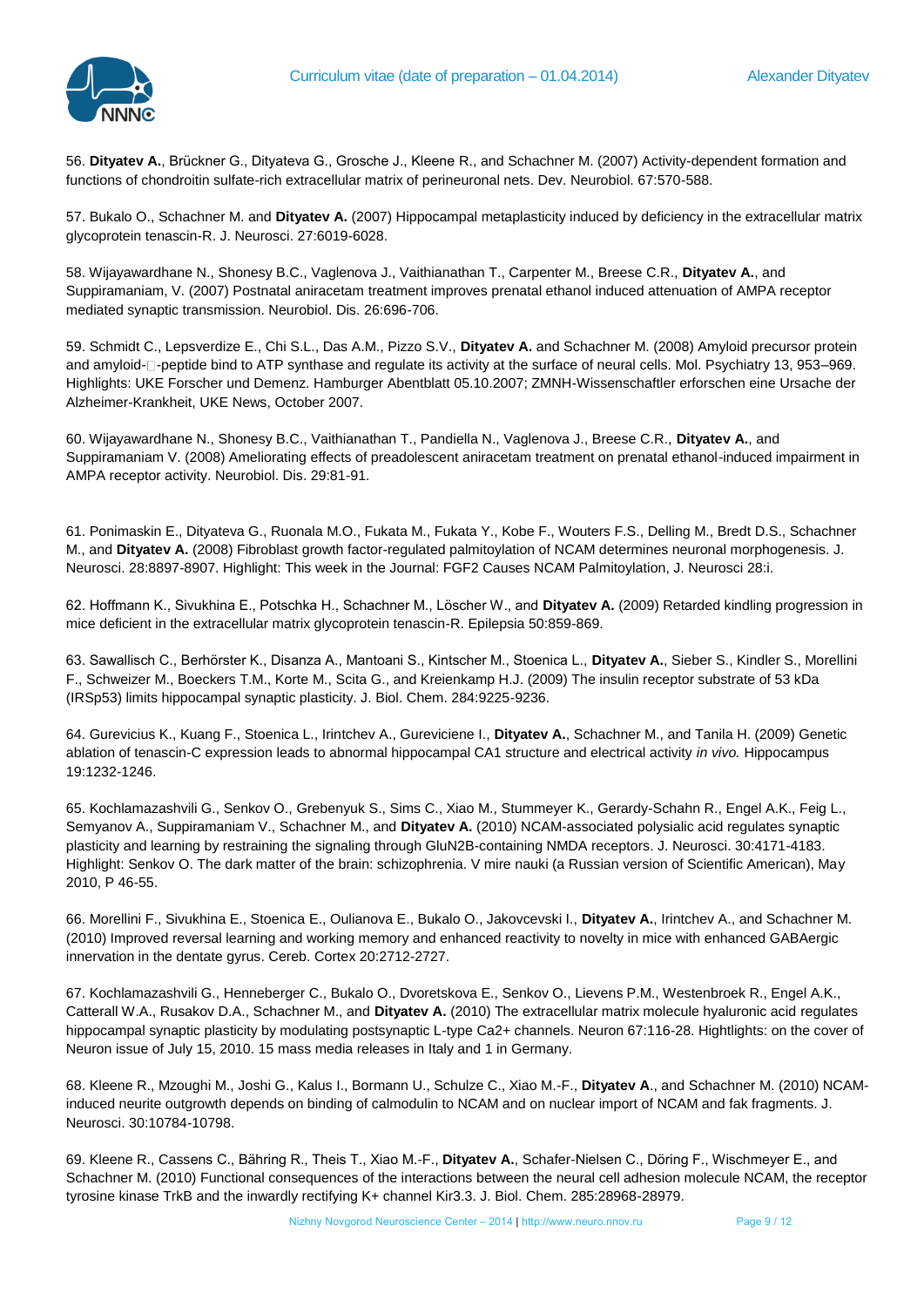70. Ramser E.M., Wolters G., Dityateva G., **Dityatev A.** , Schachner M., and Tilling T. (2010) Phosphorylation by CKII and Influences L1-Dependent Neurite Outgrowth. PLoS ONE 5: e13462. 16

71. Tereshchenko Y., Morellini F., **Dityatev A.**, Schachner M., and Irintchev A. (2011) NCAM ablation in mice causes hippocampal dysplasia and loss of septal cholinergic neurons. J. Comp. Neurol. 519:2475-2492.

72. Brennaman L.H., Kochlamazashvili G., Stoenica L., Nonneman R.J., Moy S.S., Schachner M., **Dityatev A.\***, and Maness P.F.\* (2011) Neural cell adhesion molecule-secreting transgenic mice are impaired in working memory and cortical synaptic plasticity. Neurobiol. Dis. 43: 372-378. \*Corresponding authors.

73. Caiazzo M., Dell'Anno M.T., Dvoretskova E., Lazarevic D., Taverna S., Leo D., Sotnikova T.D., Menegon A., Roncaglia P., Colciago G., Russo G., Carninci P., Pezzoli G., Gainetdinov R.R., Gustincich S., **Dityatev A\*.**, Broccoli V\*. (2011) Direct generation of functional dopaminergic neurons from mouse and human fibroblasts. Nature 476:224-227. \*Co-senior authors.

74. Verpelli C., Dvoretskova E., Rossi F., Chiappalone M., Schoen M., Di Stefano B., Broccoli V., Böckers T.M., **Dityatev A.** and Sala C. (2011) Shank3 has a critical role in regulating mGluR5 expression and signaling at synapses. J. Biol. Chem. 286:34839- 34850.

75. Parameshwaran K., Karuppagounder S.S., Uthayathas S., Thiruchelvam K., Shonesy B., **Dityatev A.**, Dhanasekaran M., and Suppiramaniam V. (2012) Prenatal nicotine exposure induces postnatal neurobehavioral alterations, impaired transmission and plasticity of excitatory synapses, and oxidative stress in the hippocampus. Cell. Mol. Life Sci. 69:829-841.

76. Kochlamazashvili G., Bukalo O., Senkov O., Salmen B., Gerardy-Schahn R., Engel A.K., Schachner M., and **Dityatev A.**  (2012) Restoration of synaptic plasticity and learning in young and adult NCAM deficient mice by enhancing neurotransmission mediated by the NR2A-containing NMDA receptors. J. Neurosci. 32:2263–2275. Highlight: on the cover of February 15, 2012 issue of J. Neurosci.

77. Mukhina I.V., Vedunova М.V., Sakharnova Т.А., **Dityatev А.E.** (2012) Modulation of network activity in dissociated hippocampal cultures by enzymatic digestion of extracellular matrix. Modern Tech. Med. 1: 7-14.

78. Zeug A., Renner U., Niebert M., **Dityatev A.,** Dityateva G., Abdel-Galil D., Gorinsky N., Woehler A., Wischmeyer E., Neher E., Richter D.W., Ponimaskin E.G. (2012) Heterodimerization of serotonin receptors 5-HT1A and 5-HT7 differentially regulates receptor signaling and trafficking. J. Cell Sci. 125:2486-2499.

79. Kazantsev V., Gordleeva S.Ju., Stasenko S.V., **Dityatev A.E**. (2012) A homeostatic model of neuronal firing governed by feedback signals from the extracellular matrix. PLoS One. 7:e41646.

80. S.Yu. Gordleeva S.Yu., Stasenko S.V., Semyanov A.V., **Dityatev A.E.**, Kazantsev V.B. Bi-directional astrocytic regulation of neuronal activity within a network. Submitted.

81. Caiazzo M., Dell'Anno M.T., Curreli S., Novara F., Leo D., Bespalov M., Sun A., Crabtree G.R., Gainetdinov R., Gustincich S., Pezzoli G., Zuffardi O., **Dityatev A.**, Broccoli V. Efficient generation of safe and engraftable dopaminergic neurons from adult human fibroblast by direct reprogramming. Submitted.

82. Theka I., Caiazzo M., Dvoretskova E., Leo D., Ungaro F., Curreli S., Managò F., Pezzoli G., Gainetdinov R., **Dityatev A.**, Broccoli V. Rapid generation of functional 17

dopaminergic neurons from human iPS cells through a single step procedure employing cell lineage transcription factors. Submitted.

83. Mameza M.G., Dvoretskova E., Sieber S., Güler T., Hönck H.H., Boeckers T.M., Schoen M., Verpelli C., Sala C., **Dityatev A.**  and Kreienkamp H.-J. SHANK3 mutations associated with autism facilitate ligand binding to the Shank3 Ankyrin repeat region. Submitted.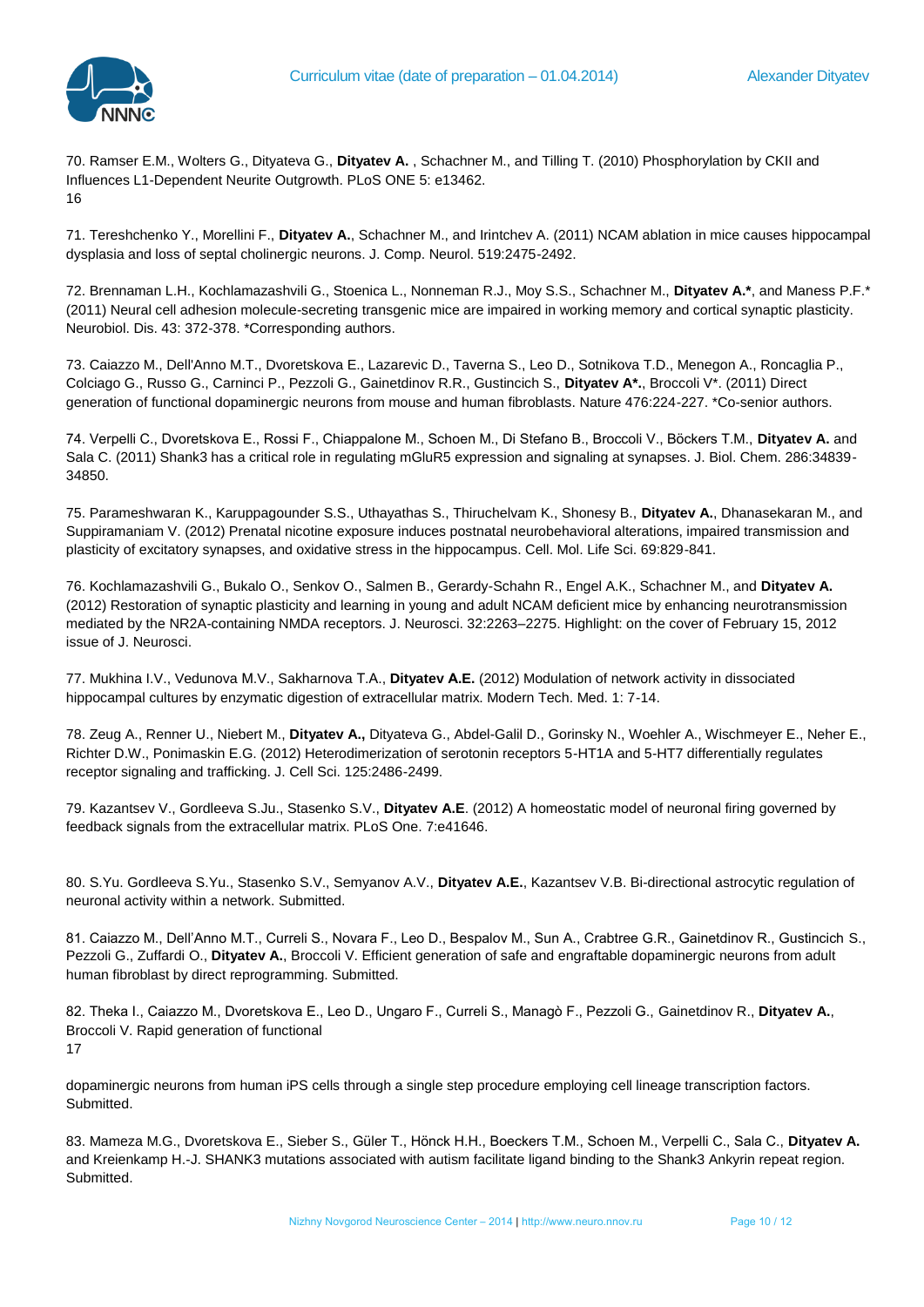

84. Morawski M.\*, **Dityatev A.\***, Hartlage-Rübsamen M., Dityateva G., Pavlica S., Grosche J., Schmidt S., Brückner G. and Schachner M. Tenascin-R promotes assembly of the extracellular matrix of dendritic perineuronal nets via clustering of aggrecan. Submitted. \*equally contributed authors.

85. Gordleeva S.Yu., Stasenko S.V., Semyanov A., **Dityatev A.E.**, Kazantsev V.B. Bi-directional astrocytic regulation of neuronal activity within a network. *Front. Comp. Neurosci (Accepted with minor changes).* 

# **Reviews**

86. Dityatev A., and Schachner M. (2003) Extracellular matrix molecules and synaptic plasticity. Nature Reviews Neurosci. 4: 456- 468. Highlight: Extracellular matrix reloaded. Nature View, 26 June 2003.

87. Dityatev A.E., Altinbaev R.Sh., Astrelin A.V., and Voronin L. (2003) Combining principal component and spectral analyses with the method of moments in studies of quantal transmission. Special issue: Adapting Quantal Analysis to Central Synapses - Edited by D.S. Faber and S.J. Redman. J. Neurosci. Methods 130: 173-199.

88. Sytnyk V., Leshchyns'ka I., Dityatev A., and Schachner M. (2004) Trans-Golgi network delivery of synaptic proteins in synaptogenesis. J. Cell. Sci. 117:381-388.

89. Washbourne P., Dityatev A., Scheiffele A., Biederer T., Weiner J.A., Christopherson K.S., and El-Husseini A. (2004) Cell adhesion molecules in synapse formation. J. Neurosci. 24: 9244-9249.

90. Kreienkamp H.J., and Dityatev A. (2004) The magic of synaptogenesis. EMBO Reports 5: 1125-1129.

91. Dityatev A.E., and Bolshakov V.Y. (2005) Amygdala, LTP and fear conditioning. Neuroscientist 11: 75-88.

92. Dityatev A., and Schachner M. (2006) The Extracellular Matrix and Synapses. Special issue: The Synapse: Structure and Function - Recent Advances. Cell Tissue Res. 326:647-654.

93. Bukalo O., and Dityatev A. (2006) Analysis of neural cell functions in gene knockout mice - electrophysiological investigation of synaptic plasticity in acute hippocampal slices. Methods in Enzymology 417: 52-66. Special issue: Functional Glycomics. Edited by Paulson J. and Fukuda M.

94. Dityatev A., Frischknecht R., and Seidenbecher C. (2006) Extracellular matrix and synaptic functions. Results Probl. Cell Differ. 43: 69-97. Special issue: Cell Communication in Nervous and Immune System. Edited by Gundelfinger E., Seidenbecher C., and Schraven B.

18

95. Ponimaskin E., Voyno-Yasenetskaya T., Richter D.W., Schachner M., and Dityatev A. (2007) Morphogenic signaling in neurons via neurotransmitter receptors and small GTPases. Mol. Neurobiol. 35:278-287.

96. Gasparini L., and Dityatev A. (2008) Beta-amyloid and glutamate recepors. Exp. Neurology. 212: 1-4.

97. Dityatev A., and Fellin T. (2009) Extracellular matrix in plasticity and epileptogenesis. Neuron Glia Biol. 4:235-247.

98. Dityatev A., Bukalo O., and Schachner M. (2009) Modulation of synaptic transmission and plasticity by cell adhesion and repulsion molecules. Neuron Glia Biol. 4: 197-209.

99. Dityatev A. (2010) Remodeling of extracellular matrix and epileptogenesis. Epilepsia. 51(Suppl. 3):61–65.

100. Dityatev A., Seidenbecher C.I., and Schachner M. (2010) Compartmentalization from the outside: the extracellular matrix and functional microdomains in the brain. Trends in Neurosci. 33: 503-512.

101. Dityatev A., Schachner M., and Sonderegger P. (2010) The dual role of the extracellular matrix in synaptic plasticity and homeostasis. Nat. Rev. Neurosci. 11:735-746.

102. Dityatev A. and Rusakov D. (2011) Molecular signals of plasticity at the tetrapartite synapse. Current Opin. Neurobiol. 21: 353-356.